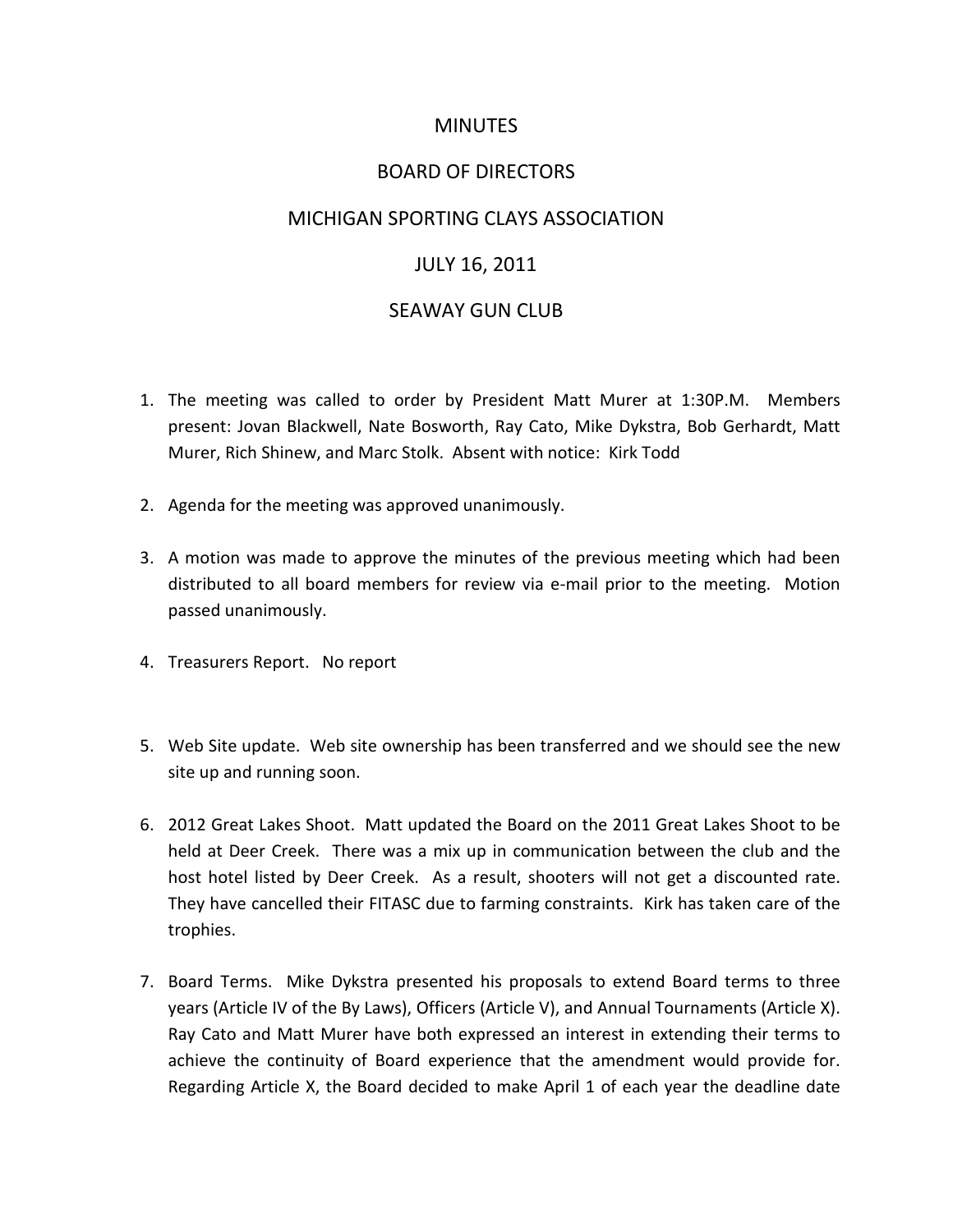for all clubs to submit bids for the following years State and Great Lakes Shoots. Following a discussion of all three of the proposed By-Law changes Mike Dykstra moved that we approve and was seconded by Rich Shinew. Passed unanimously. A copy of the changes is attached to these minutes.

- 8. 2012 Great Lakes Shoot Bids were received from 4 clubs. They were Detroit Gun Club, Seaway Gun Club, Michigan Shooting Centers (Island Lake), and Kent County. After a lengthy discussion, the field was reduced to two finalists, Michigan Shooting Centers and Seaway Gun Club. A vote was taken with Matt Murer, Jovan Blackwell, Ray Cato, and Bob Gerhardt in favor of MSC and Mike Dykstra, Rich Shinew, Nate Bosworth, and Marc Stolk in favor of Seaway. Another discussion ensued and it was determined that the Board was at an impasse. We agreed that we would pick one of the two names from a hat and that club would be awarded the 2012 Great Lakes Shoot. Matt Murer conducted the drawing and selected the Seaway slip. Seaway Gun Club was awarded the 2012 Great Lake Shoot.
- 9. The next meeting of the Board of Directors will be the Annual Shoot Selection Meeting. It will be held Sunday October 2, at 12 noon at Gander Mountain in Lansing MI. Bob Gerhardt will send notices to all clubs informing them of the date and location.
- 10. Rich Shinew moved we adjourn. It was seconded by Marc Stolk and passed. Meeting adjourned at 2:33 P.M.

Respectfully Submitted,

Bob Gerhardt, Secretary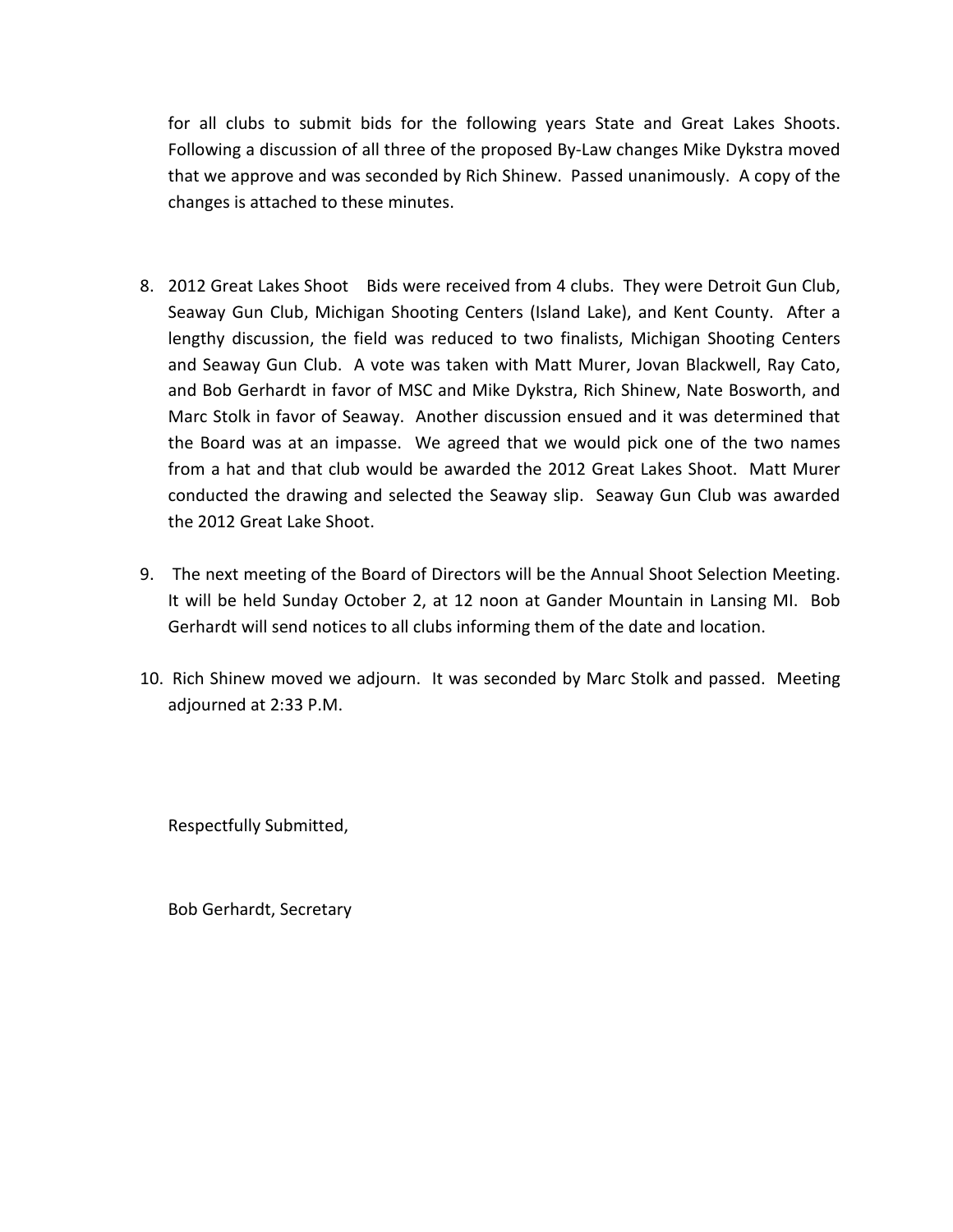Amendments to the By-Laws

#### Article IV

## Election of the Board of Directors

b. The term of office for a director shall be three years and commence on Jan 1 after their election and conclude three years later on Dec 31.

c. The membership shall elect by ballot two or three Board members to fill open positions of retiring members, so that the Board shall consist of eight members and any Michigan National Delegate who chooses to serve.

### Article V

### **Officers**

The Board of Directors shall elect the President, Vice President, Treasurer, and Secretary from among themselves at the first meeting of the year. Any of the above positions, including President, may be occupied by the same person in consecutive years if re elected until the end of their term.

#### Article X

## Annual Tournaments

The Board shall solicit and encourage all member clubs to participate in the host selection process for either or both the Michigan State Shoot or the Great Lakes Championship. Any Club that meets the host criteria may submit a bid to the MSCA Board to host one or both of these shoots. Bid proposals for both of these shoots are due to the MSCA Secretary on or before April 1 of the year prior to the year of the proposed shoot. (For example, bid proposals for the 2013 State and Great Lakes shoots are due April 1, 2012.)